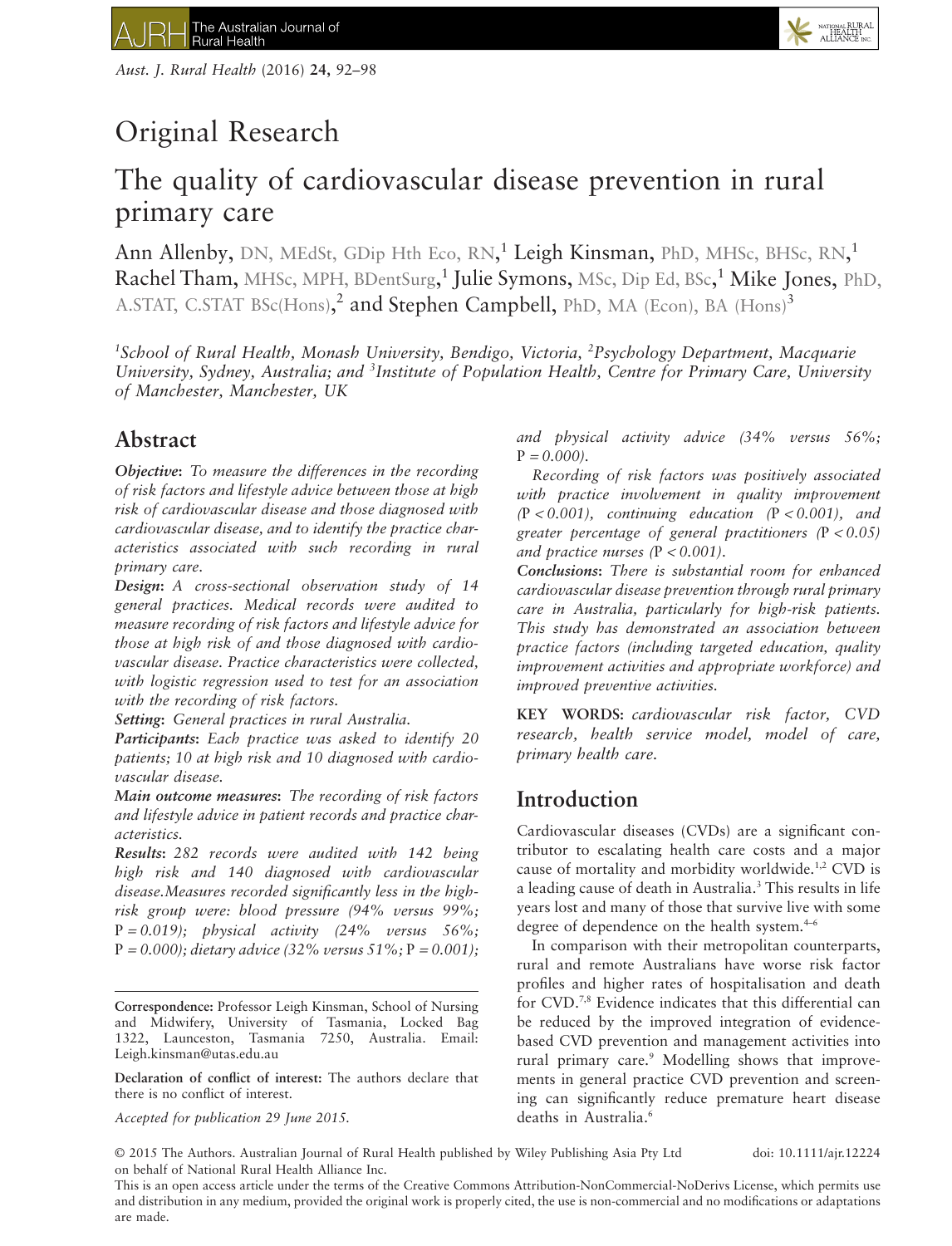- *Rural Australians have substantially worse outcomes from cardiovascular disease than those living in metropolitan areas.*
- *This gap can be reduced by improved cardiovascular prevention activities in primary care, but there is little empirical evidence regarding the quality of cardiovascular disease prevention in rural settings, or the characteristics associated with quality of care.*

Identification and monitoring of risk factors are only part of the management equation. Brief advice given by a general practitioner (GP) or general practice staff during routine consultations has been shown to improve the quality of CVD management and prevention, particularly in relation to smoking cessation.<sup>10</sup> Therefore, systematic identification of risk factors and brief interventions in the form of lifestyle counselling can improve the quality of CVD management and prevention. $11-13$ 

The European Practice Assessment CVD (EPA-CVD) study was an international project investigating cardiovascular care and risk management in primary care in Europe.<sup>14</sup> It involved up to 36 practices in each of 10 European countries (Austria, Belgium, England, Finland, France, Germany, The Netherlands, Slovenia, Switzerland and Spain) and showed wide variation within and between countries for quality of care, and that variation in care related to a range of factors including the structure of the care provision and practice characteristics.15,16

This paper reports the findings of a study of general practices in rural Victoria, Australia, using the EPA-CVD instruments. The study aimed to measure the differences in recording of risk factors and lifestyle advice between patients at high risk (HR) for CVD as compared with a group with established disease. Based on the EPA-CVD study<sup>16</sup> the expectation was that people at HR, but without formal diagnosis of CVD, would have lower levels of recorded risk factors, which matters because the recording of and subsequent response to modifiable risk factors can delay or prevent the incidence of CVD. It also identified the practice characteristics associated with the documentation of risk factors.

# **Methods**

During 2012, we conducted medical record audits in general practice settings in rural Victoria. Our method replicated the protocol used for the EPA-CVD study.14,15

We used a two-stage sampling strategy to recruit Victorian general practices in towns with populations of 25 000 or less (classified rural or remote according to

#### *What this study adds***:**

- *Instruments to measure quality of cardiovascular prevention in primary care from the European-based EPA-CVD study can be successfully adapted to the rural Australian setting.*
- *Targeted education, quality improvement activities and an appropriately prepared and supported workforce were significantly associated with enhanced quality of cardiovascular disease prevention available through rural primary care in Australia, particularly for highrisk patients.*

Rural, Remote and Metropolitan Areas classification system<sup>17</sup>). Seventy practices were sent information about the study and received a follow-up telephone call. Those interested in participation were visited by the principal researcher to obtain informed consent.

In keeping with the EPA-CVD protocol, $14$  each practice was asked to identify and obtain consent from 20 patients; 10 at HR for CVD and 10 diagnosed with CVD. Inclusion in the HR group required at least three of the following: men, over 60 years of age, smoker, hypertensive and hypercholesterolaemic.

The inclusion criteria for the CVD group were a confirmed diagnosis of CVD being myocardial infarction, angina pectoris, vascular surgery or peripheral vascular disease.

For both groups, the exclusion criteria were: the patient being new to the practice (<12 months), had diabetes mellitus, were terminally ill, had cognitive or psychiatric impairment, or were non-English speaking.<sup>14,16</sup>

Using the previously validated EPA-CVD instrument, practice staff manually abstracted data from the patients' medical records, focusing on recorded risk factors and lifestyle advice from the previous 15 months of primary care.<sup>14</sup>

Participating practices also completed a practice characteristics questionnaire.14 The questions were organised into the categories outlined in Table 1. Each practice was given a score for each category based on the number of affirmative responses, staff full-time equivalents (FTEs) and hours of continuing professional development (CPD).

Using  $\chi^2$  for nominal variables and independent samples *t*-test for continuous variables, differences in patient characteristics and recording between the HR and CVD samples were measured.

The number of recorded risk factors *for each patient* was used as a measure of preventive care  $(6 = all risk)$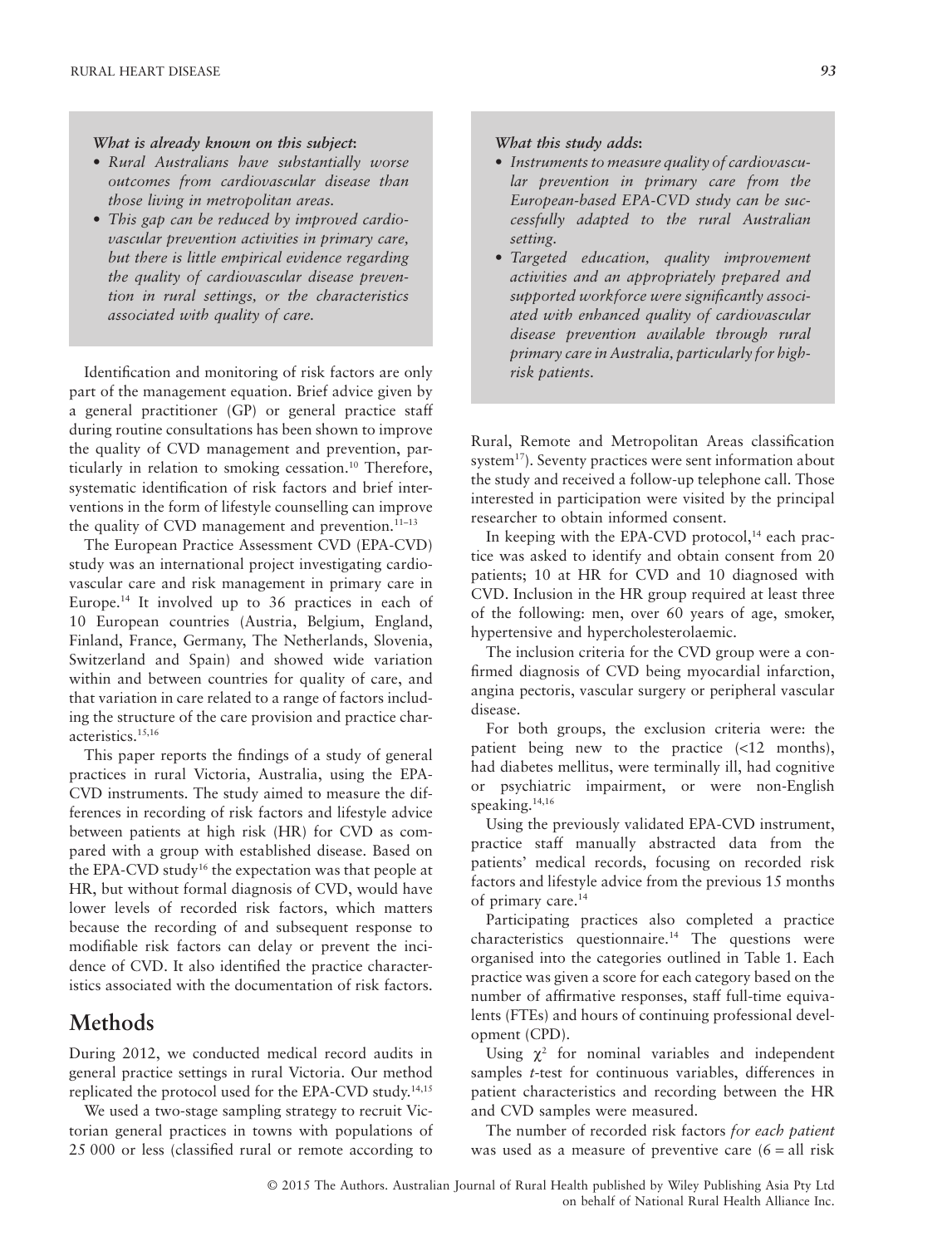| Category                                         | Number of<br>questionnaire<br>items $(n)$ | Type of items in category                                 | How score was calculated                                                                     |
|--------------------------------------------------|-------------------------------------------|-----------------------------------------------------------|----------------------------------------------------------------------------------------------|
| Quality improvement                              | 11                                        | Reports, audits, community<br>engagement.                 | Mean of the sum of all affirmative responses.                                                |
| Prevention activities                            | 12                                        | Recall of patients, registries,<br>prevention activities. | Mean of the sum of all affirmative responses.                                                |
| Chronic illness<br>management activities         | 5                                         | Recall of chronic patients,<br>medication reviews.        | Mean of the sum of all affirmative responses.                                                |
| Information management 13                        |                                           | systems, electronic records<br>and resources.             | Information systems, integrated Percentage of affirmative responses.                         |
| Proportion of GPs as<br>part of the workforce    | FTE/practice                              |                                                           | FTE of GP partners, salaried GPs and GP registrars<br>as a proportion of total practice FTE. |
| Proportion of nurses as<br>part of the workforce | FTE/practice                              |                                                           | FTE of nurses as a proportion of total practice<br>FTE.                                      |
| Hours of CPD                                     | Hours of CPD                              |                                                           | Mean CPD hours per category of staff per practice.                                           |

**TABLE 1:** *Classification and scoring of items in the practice characteristics questionnaire*

CPD, continuing professional development; FTE, full-time equivalent; GP, general practitioner.

factors recorded and  $0 =$  no risk factors recorded). This number was then used to measure the relationship between practice characteristics and the likelihood that risk factors were recorded, using multivariate linear regression. The odds of risk factors being recorded was related to practice characteristics using unconditional logistic regression. Patients were cluster sampled from practices with the potential for within-practice correlation among individuals. For this reason all statistical analyses adjusted standard errors for the level of withinpractice correlation using Taylor series linearisation. This approach inflates the naïve standard errors according to the intra-cluster correlation. Otherwise statistical significance and odds ratios can be interpreted as per usual.

Participating GPs were presented with results from their individual practice and, during a semistructured interview, were asked if the results reflected actual practice. This step was used to ascertain if measures reflected clinical reality or were related to documentation failures or trends.

Ethics approval for the project was obtained through the Monash University Human Research and Ethics Committee (approval number: CF12/0001 – 2011001965).

# **Results**

#### **Practice and patient characteristics**

Seventy rural general practices were invited to participate in the study with 16 responding. Two of these practices withdrew with the remaining 14 participating  $(20\%)$ .

The practices varied from 452 to 33 198 patients and 1200 to 70 000 consultations in the last year. Staffing levels ranged from 0.1 to 5.0 FTE of GPs and 0.2 to 5.5 FTE of nurses.

Data were obtained from 282 medical records with 142 patients identified as HR and 140 patients with CVD.

The CVD group was significantly older, with a mean age of 72 years (standard deviation (SD) 9.7) compared with 67 years (SD 6.7) for the HR group. All recorded risk factors (except high blood glucose) were significantly worse for the HR group when compared with the CVD group. A summary of the patient characteristics is provided in Table 2.

#### **Recording of risk factors**

In the HR and CVD patients in general, risk factors such as blood pressure, smoking status, cholesterol and blood glucose were more likely to be recorded (ranging from 97 to 81%), than risk factors such as weight/body mass index (BMI) and physical activity (61 and 40% respectively).

The recording of risk factors in the medical records was significantly less for the HR group compared with the CVD group for blood pressure (94 versus 99%,  $P = 0.019$ ) and physical activity (24 versus 56%,  $P = 0.000$ .

Smoking status was significantly less recorded for the CVD group than the HR group (90 and 100% respectively,  $P = 0.000$ ). Details are provided in Table 3.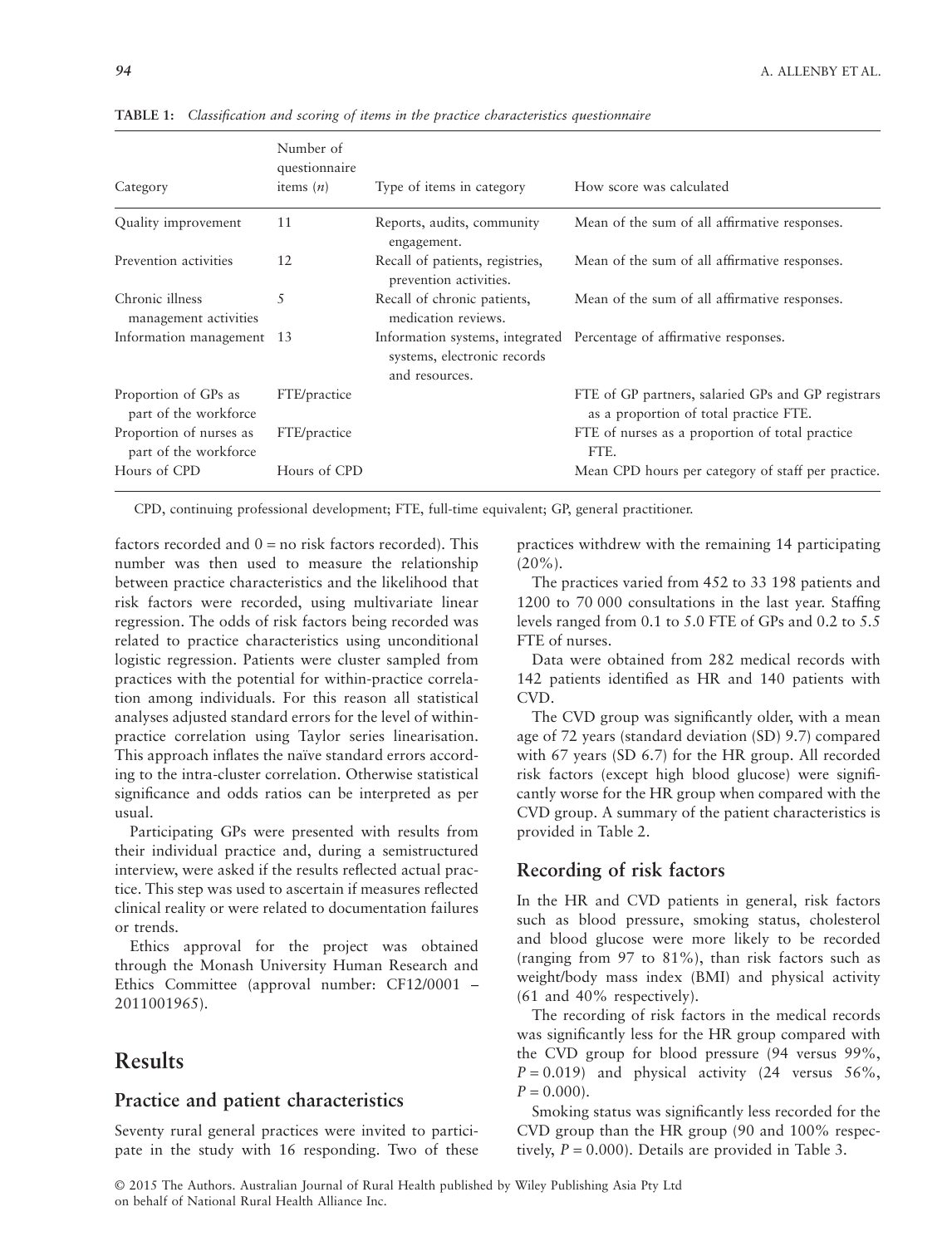#### RURAL HEART DISEASE 95

| Parameter                                                 | HR $(n = 142)$ | CVD $(n = 140)$ | P value   |
|-----------------------------------------------------------|----------------|-----------------|-----------|
| Men $(\% )$                                               | 90.8           | 82.9            | $0.047*$  |
| Mean age (years) $\pm$ SD                                 | $67.3 \pm 6.7$ | $72.1 \pm 9.7$  | $0.000**$ |
| High blood pressure $(\% )\dagger$                        | 44.0           | 30.2            | $0.018*$  |
| High cholesterol $(\% )$ <sup><math>\ddagger</math></sup> | 51.7           | 15.6            | $0.000**$ |
| Smokers $(\% )$                                           | 21.1           | 10.0            | $0.000**$ |
| BMI > 30 kg m <sup>-2</sup> (%)                           | 41.7           | 24.0            | $0.029*$  |
| High blood glucose $(\% )$                                | 4.0            | 5.6             | 0.602     |
|                                                           |                |                 |           |

**TABLE 2:** *Differences in patient characteristics between patients at high risk and those diagnosed with cardiovascular disease*

\**P* < 0.05, \*\**P* < 0.001. †Defined as a mean of 1–3 blood pressure measurements if mean systolic blood pressure values are over 140 mmHg or diastolic over 90 mmHg. ‡Defined as total cholesterol levels over 5 mmol L<sup>−</sup><sup>1</sup> or 200 mg dL<sup>−</sup><sup>1</sup> . §Defined as levels over 6.1 mmol L<sup>−</sup><sup>1</sup> or 110 mg dL<sup>−</sup><sup>1</sup> for fasting blood glucose. BMI, body mass index; CVD, diagnosed with cardiovascular disease; HR, high risk for developing cardiovascular disease.

**TABLE 3:** *Differences in recording of risk factors between patients at high risk and those diagnosed with cardiovascular disease*

| Patients % (95% CI) |                      |                   |           |                      |  |
|---------------------|----------------------|-------------------|-----------|----------------------|--|
| Parameter           | HR $(n = 142)$       | CVD $(n = 140)$   | P value   | Total $(n = 282)$    |  |
| Blood pressure      | $94.4(0.91 - 0.98)$  | $99.3(0.98-1.01)$ | $0.019*$  | $96.8(0.95-0.99)$    |  |
| Cholesterol         | 83.1 (0.77-0.89)     | 88.4 (0.83-0.94)  | 0.205     | $85.7(0.82 - 0.90)$  |  |
| Smoking status      | 100                  | $90.0(0.85-0.95)$ | $0.000**$ | $95.0(0.93 - 0.98)$  |  |
| Weight/BMI          | $55.6$ $(0.47-0.64)$ | $66.4(0.59-0.74)$ | 0.063     | $61.0 (0.55 - 0.67)$ |  |
| Blood glucose       | $81.7(0.75-0.88)$    | 79.7 (0.73-0.87)  | 0.675     | $80.7(0.76 - 0.85)$  |  |
| Physical activity   | $24.1(0.17-0.31)$    | $55.9(0.47-0.64)$ | $0.000**$ | 39.9 (0.34-0.46)     |  |

\**P* < 0.05, \*\**P* < 0.001. BMI, body mass index; CVD, diagnosed with cardiovascular disease; HR, high risk for developing cardiovascular disease.

**TABLE 4:** *Differences in recording of lifestyle advice between patients at high risk and those diagnosed with cardiovascular disease*

| Patients % (95% CI)      |                     |                     |           |                     |  |
|--------------------------|---------------------|---------------------|-----------|---------------------|--|
| Parameter                | HR $(n = 142)$      | CVD $(n = 140)$     | P value   | Total $(n=282)$     |  |
| Smoking advice           | $51.9(0.32 - 0.72)$ | $53.8(0.22 - 0.85)$ | 0.906     | $52.5(0.36 - 0.69)$ |  |
| Diet advice              | $32.1(0.24 - 0.40)$ | $51.4(0.43 - 0.60)$ | $0.001*$  | $41.7(0.36 - 0.48)$ |  |
| Physical activity advice | $34.1(0.26 - 0.42)$ | $55.7(0.47-0.64)$   | $0.000**$ | $45.0(0.39 - 0.51)$ |  |

\**P* < 0.01, \*\**P* < 0.001. CVD, diagnosed with cardiovascular disease; HR, high risk for developing cardiovascular disease.

### **Recording of lifestyle advice**

Dietary advice (32 versus  $51\%$ ,  $P = 0.001$ ) and physical activity (34 versus  $56\%$ ,  $P = 0.000$ ) were significantly less for the HR group than the CVD group. Details are provided in Table 4.

#### **Practice characteristics associated with the recording of risk factors**

For all patients, the number of recorded risk factors was used as a measure of cardiovascular preventive care. Using a multivariate linear regression analysis, the fol-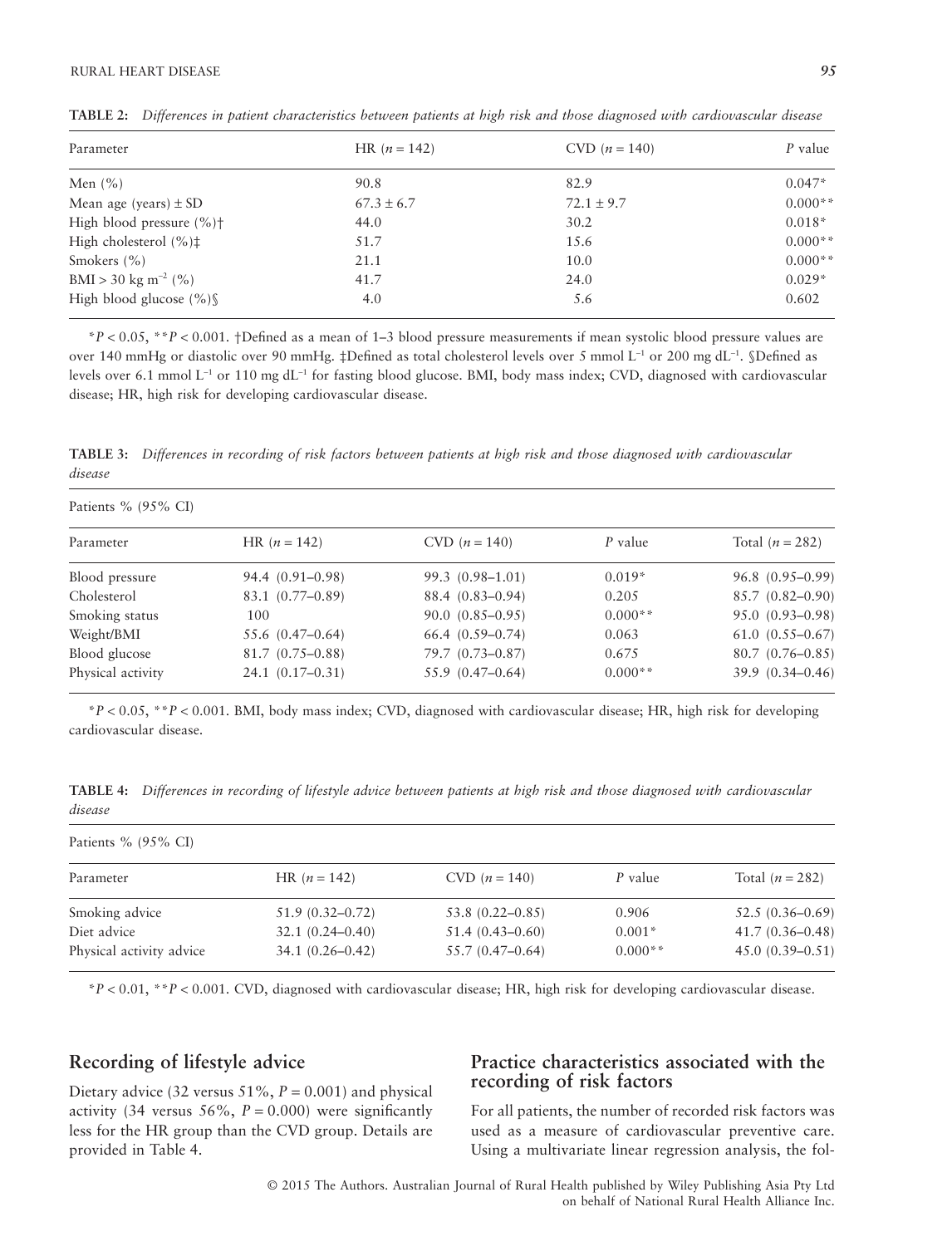|                                                 |               |               | Regression     |                    | Design |
|-------------------------------------------------|---------------|---------------|----------------|--------------------|--------|
| Practice characteristic                         | Mean          | Median        | coefficient    | 95% CI             | effect |
| Increasing prevention activities                | 6.44 items    |               | $0.25***$      | $0.13 - 0.36$      | 0.54   |
| Increasing QI activities                        | 5.88 items    |               | $0.10**$       | $0.08 - 0.12$      | 0.30   |
| Increasing GP CPD hours                         | 45 hours/year | 30 hours/year | $0.01**$ $\pm$ | $0.01 - 0.02$      | 0.78   |
| Increasing % of GPs                             | 38.6%         | $36\%$        | $0.04*$        | $0.01 - 0.07$      | 0.66   |
| Increasing % of Nurses                          | $16.7\%$      | 15%           | $0.05**+$      | $0.04 - 0.07$      | 0.55   |
| Increasing information systems<br>and processes | 87.0%         | 92.3%         | $-0.05**$ +    | $-0.06$ to $-0.04$ | 0.50   |

**TABLE 5:** *Logistic regression of the association between practice characteristics and the likelihood that risk factors were documented*

\**P* < 0.05, \*\**P* < 0.01,

†Calculated using mean. ‡Calculated using median. CPD, continuing professional development; GP, general practitioner; QI, quality improvement.

lowing practice characteristics were associated with a higher level of documentation of risk factors: a higher percentage of nurses of the total FTE (all staff) in the practice, a higher percentage of GPs of the total FTE (all staff) in the practice, of average GP CPD hours per FTE; and higher involvement in quality improvement and prevention activities.

Conversely, an increase in the number of information systems and processes was negatively associated with the recording of risk factors. Details are provided in Table 5.

# **GP validation of results**

All GPs stated that they believed the documentation measures presented to them were a fair reflection of their clinical practice.

# **Discussion**

This study set out to assess the differences in the recording of risk factors and lifestyle advice between patients at HR for developing CVD and those with CVD in rural Australian primary care, and to explore the practice characteristics associated with such recording.

# **HR group compared with CVD group**

Our study found that patients with established CVD tended to have their risk factors better recorded, better controlled and received more lifestyle counselling compared with those in the HR group. This is consistent with a recently published Australian study identifying major gaps in risk factor management for HR patients.<sup>18</sup>

This can be explained by patient and funding characteristics. Firstly, patients diagnosed with CVD are likely to be motivated by their diagnosis to identify and manage their risk factors.<sup>19</sup> Secondly, Australian primary care funding includes financial incentives for the development of management plans for those diagnosed with CVD.

This type of incentive could be considered for patients at HR of developing CVD.

The largest difference in recording of risk factors was for physical activity (24% versus 56%). It was significantly less recorded for the HR group. Documentation of physical activity in our HR group was the lowest recorded value when compared with all 10 of the countries in the EPA-CVD study.16

The HR group also received significantly less documented advice regarding their diet (32% versus 51%) and physical activity (34% versus 56%). This was despite a higher proportion of the HR group being younger and having documented hypertension, hypercholesterolaemia, obesity and record of smoking.

This strongly suggests that there is substantial room for improvement in the documentation and provision of cardiovascular preventive care in rural Australian general practices.

### **Practice characteristics associated with the recording of risk factors**

The study showed that several practice characteristics are either positively or negatively associated with the recording of CVD risk factors.

Australian practice characteristics such as engagement in quality activities, having a preventative health approach, more clinicians (GPs and nurses) in the team and greater GP CPD were associated with increased recording of risk factors and lifestyle advice. Consistent with the EPA-CVD study and other studies and reviews,20–22 our research demonstrated that improved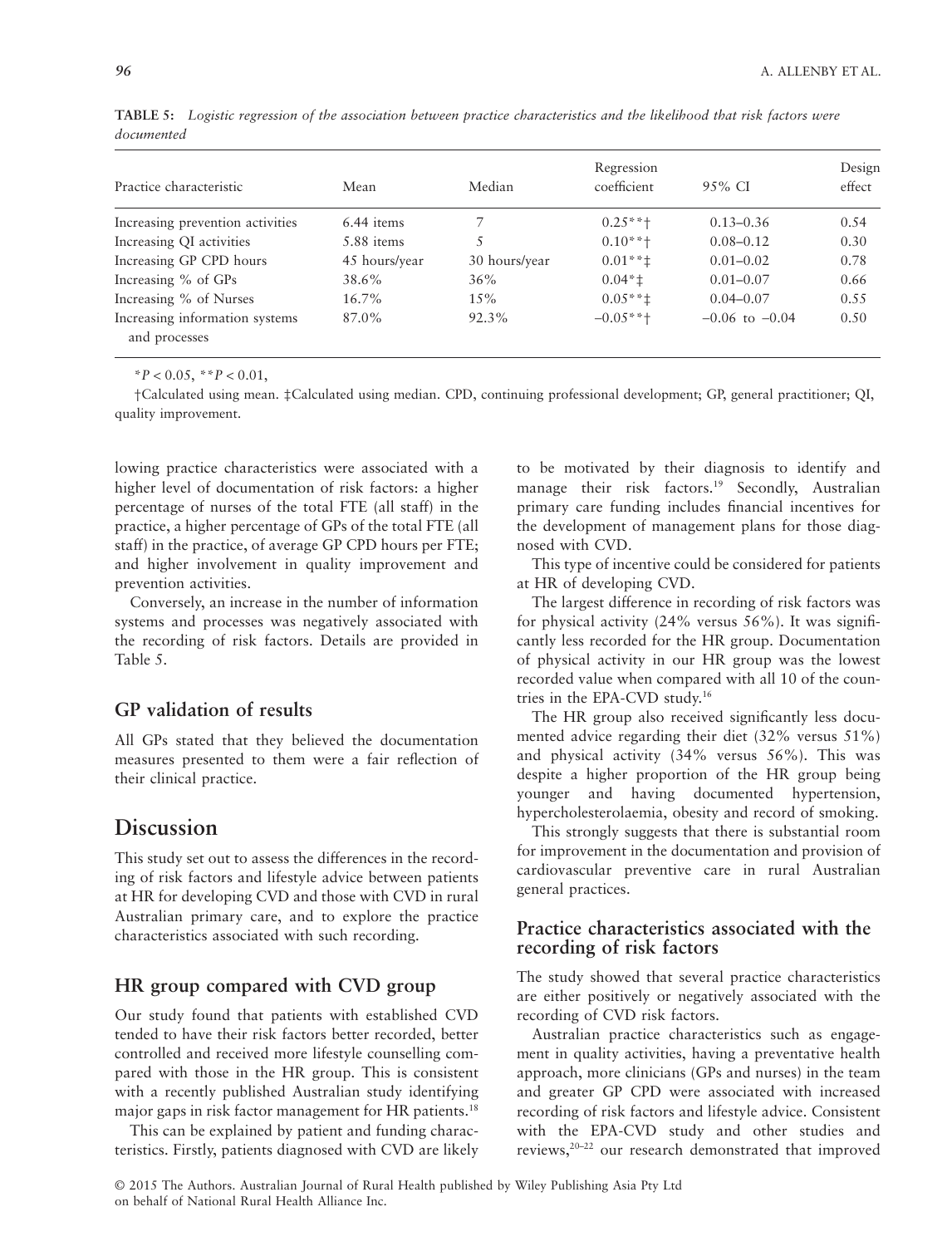clinical practice was associated with participation in education and quality improvement activities.

It is interesting that the more information systems and processes used in the practice, the worse the recording of risk factors was. Research in Australia suggest that factors such as documentation burden, user friendliness of systems and the computer as the 'third person' in the consult might explain this.<sup>23</sup> This warrants further study so that the increasing use of electronic systems facilitates care rather than creating a burden.

The complexity of managing multiple risk factors in general practice is not to be underestimated. A recent Australian study listed barriers to preventive care such as lack of time and skill, priorities and unmotivated patients.11 Our results suggest that targeted, planned quality improvement, education and appropriate clinical workforce might help overcome these barriers.

#### **Comparison with EPA-CVD**

Similarities can be seen with the EPA-CVD study where blood pressure, cholesterol, smoking and blood glucose were the most likely risk factors to be recorded across the entire sample. There were, of course, exceptions. For example, France was found to have recorded weight/ BMI in 93% of HR patients compared with the EPA-CVD study mean of 66%, and just 56% in our HR group. Documentation levels are perhaps attributed as much to a country's cultural values as best practice guidelines.

Although blood pressure, smoking, cholesterol and blood glucose were well recorded in our study, there remained a large proportion of patients with poorly controlled levels according to current best practice guidelines.24

In our study the HR group measured significantly less documentation of lifestyle advice regarding their diet (32% versus 51%) and physical activity levels (34% versus 56%). Poor recording of brief lifestyle advice was also noted in the EPA-CVD study, with mean levels of 43% for diet and 39% for physical activity.

#### **Strengths and limitations**

A major strength of this audit was the implementation of a validated methodology used in one of the largest primary care studies of CVD risk and management in the world.11,20,21 The tools developed through EPA-CVD proved to be usable in the Australian context.

As with the main EPA-CVD study, not all aspects of quality were assessed such as communication, empathy, teamwork, consultation time. Quality of lifestyle advice, counselling and continuity of care require other methodologies, such as in-depth interviews.<sup>16</sup> This study measured documentation as a proxy for quality of care

and validated this through presentation of individual practice results with the relevant GPs. Documentation (and monitoring) in the absence of clear recorded actions and prescribing for HR individuals with uncontrolled risk factors is only the start of the process; a fundamental trigger to that action is still required. Even with the inclusion of feedback of individual practice results with the relevant GPs as a validation measure, the results can only be seen as comparative trends rather than exact measures of clinical practice. In addition, our inclusion criteria for HR patients required the identification of patients with at least three documented risk factors. In itself, this will create a bias towards a higher risk factor documentation rate but remains comparable with the EPA-CVD study by replicating the recruitment strategy. There was a small number  $(n = 4)$  of practices considered 'small'  $(\leq 2 \text{ GPs})$  which prevented investigation of the practice size as a characteristic impacting on quality of clinical care. In addition, the study was based in a single state of Australia. The study sample was overrepresented by men (87%) as a result of the inclusion criteria. Follow-up studies should consider criteria to increase representation of women.

## **Conclusion**

Based on this study, there is significant scope for rural Australian primary care services to reduce the development and progress of CVD through improved monitoring and management of risk factors, and the provision of lifestyle advice.

Our results indicate that the gap in preventive care for people at HR of CVD might be reduced with targeted quality improvement and educational programs, and models that promote the role of GPs and nurses in cardiovascular preventive care.

# **Acknowledgements**

This work was supported by a 'Monash University Strategic Project Grant' (SPG025). The authors sincerely thank the participating practices and patients for their generous contributions to this study. We are greatly indebted to our medical students, Brianna Hatswell, Linh Nguyen, Samantha Dean, Jennifer Tang and Madison Naidu who volunteered their time to assist with this project.

## **References**

1 Weisfeldt ML, Zieman SJ. Core components of cardiac rehabilitation/secondary prevention programs: 2007 update. *The Journal of Cardiovascular Nursing* 2007; **22**: 425–426.